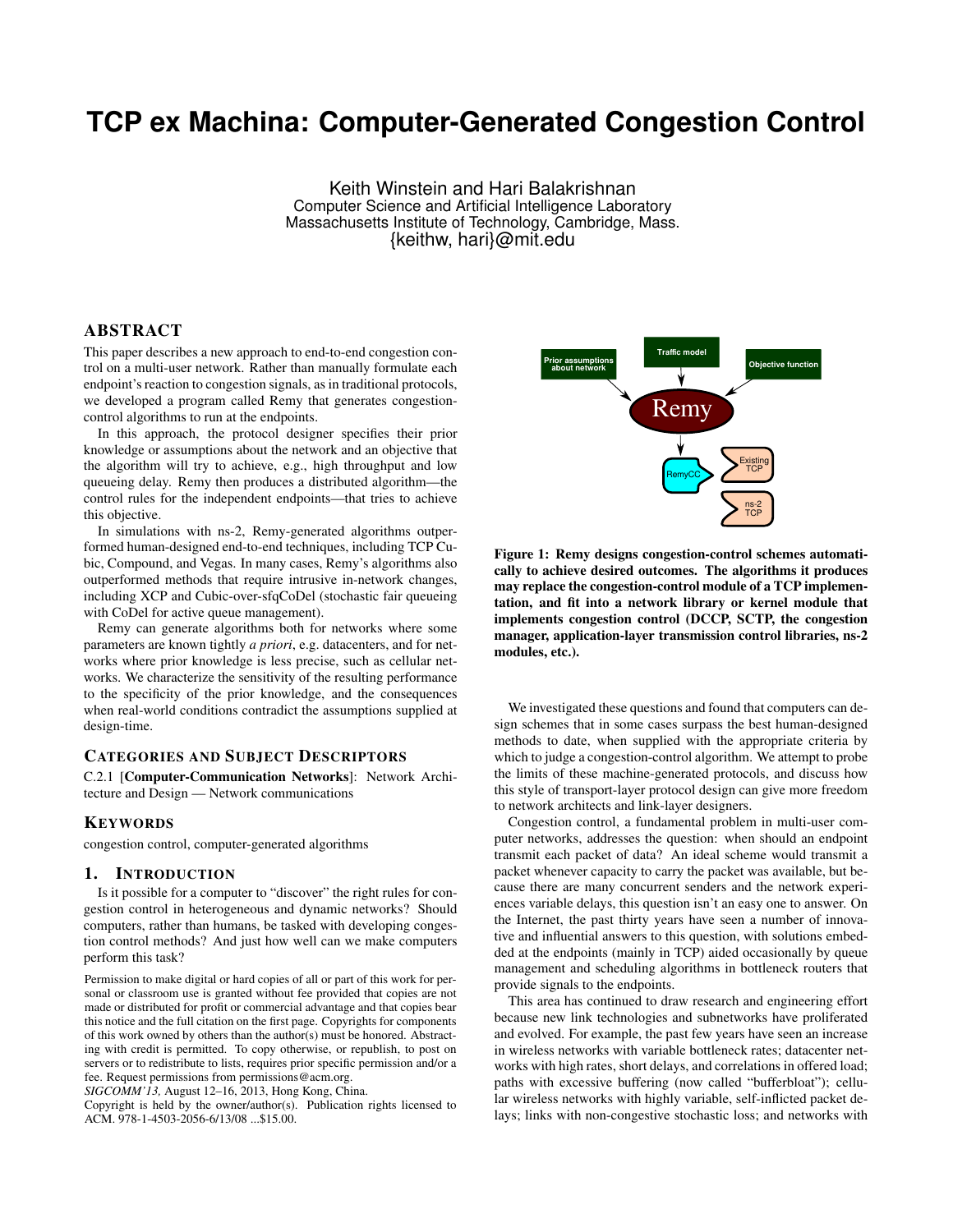large bandwidth-delay products. In these conditions, the classical congestion-control methods embedded in TCP can perform poorly, as many papers have shown ([§2\)](#page-1-0).

Without the ability to adapt its congestion-control algorithms to new scenarios, TCP's inflexibility constrains architectural evolution, as we noted in an earlier position paper [\[43\]](#page-11-0). Subnetworks and link layers are typically evaluated based on how well TCP performs over them. This scorecard can lead to perverse behavior, because TCP's network model is limited. For example, because TCP assumes that packet losses are due to congestion and reduces its transmission rate in response, some subnetwork designers have worked hard to hide losses. This often simply adds intolerably long packet delays. One may argue that such designs are misguided, but the difficulties presented by "too-reliable" link layers have been a perennial challenge for 25 years [\[12\]](#page-11-1) and show no signs of abating. With the rise of widespread cellular connectivity, these behaviors are increasingly common and deeply embedded in deployed infrastructure.

The designers of a new subnetwork may well ask what they should do to make TCP perform well. This question is surprisingly hard to answer, because the so-called teleology of TCP is unknown: exactly what objective does TCP congestion control optimize? TCP's dynamic behavior, when competing flows enter and leave the network, remains challenging to explain [\[7\]](#page-11-2). In practice, the need to "make TCP perform well" is given as a number of loose guidelines, such as IETF RFC 3819 [\[23\]](#page-11-3), which contains dozens of pages of qualitative best current practice. The challenging and subtle nature of this area means that the potential of new subnetworks and network architectures is often not realized.

#### Design overview

How should we design network protocols that free subnetworks and links to evolve freely, ensuring that the endpoints will adapt properly *no matter what* the lower layers do? We believe that the best way to approach this question is to take the design of specific algorithmic mechanisms out of the hands of human designers (no matter how sophisticated!), and make the end-to-end algorithm be a function of the desired overall behavior.

We start by explicitly stating an *objective* for congestion control; for example, given an unknown number of users, we may optimize some function of the per-user throughput and packet delay, or a summary statistic such as average flow completion time. Then, instead of writing down rules by hand for the endpoints to follow, we start from the desired objective and work backwards in three steps:

- 1. First, model the protocol's prior assumptions about the network; i.e., the "design range" of operation. This model may be different, and have different amounts of uncertainty, for a protocol that will be used exclusively within a data center, compared with one intended to be used over a wireless link or one for the broader Internet. A typical model specifies upper and lower limits on the bottleneck link speeds, non-queueing delays, queue sizes, and degrees of multiplexing.
- 2. Second, define a traffic model for the offered load given to endpoints. This may characterize typical Web traffic, video conferencing, batch processing, or some mixture of these. It may be synthetic or based on empirical measurements.
- 3. Third, use the modeled network scenarios and traffic to design a congestion-control algorithm that can later be executed on endpoints.

We have developed an optimization tool called Remy that takes these models as input, and designs a congestion-control algorithm

that tries to maximize the total expected value of the objective function, measured over the set of network and traffic models. The resulting pre-calculated, optimized algorithm is then run on actual endpoints; no further learning happens after the offline optimization. The optimized algorithm is run as part of an existing TCP sender implementation, or within any congestion-control module. No receiver changes are necessary (as of now).

#### Summary of results

We have implemented Remy. Running on a 48-core server at MIT, Remy generally takes a few hours of wall-clock time (one or two CPU-weeks) to generate congestion-control algorithms offline that work on a wide range of network conditions.

Our main results from several simulation experiments with Remy are as follows:

- 1. For networks broadly consistent with the assumptions provided to Remy at design time, the machine-generated algorithms dramatically outperform existing methods, including TCP Cubic, Compound TCP, and TCP Vegas.
- 2. Comparing Remy's algorithms with schemes that require modifications to network gateways, including Cubic-oversfqCoDel and XCP, Remy generally matched or surpassed these schemes, despite being entirely end-to-end.
- 3. We measured the tradeoffs that come from specificity in the assumptions supplied to Remy at design time. As expected, more-specific prior information turned out to be helpful when it was correct, but harmful when wrong. We found that RemyCC schemes performed well even when designed for an order-of-magnitude variation in the values of the underlying network parameters.

On a simulated 15 Mbps fixed-rate link with eight senders contending and an RTT of 150 ms, a computer-generated congestioncontrol algorithm achieved the following improvements in median throughput and reductions in median queueing delay over these existing protocols:

| Protocol       | Median speedup | Median delay reduction |
|----------------|----------------|------------------------|
| Compound       | 2.IX           |                        |
| NewReno        | $2.6\times$    | $2.2\times$            |
| Cubic          | $1.7\times$    | $3.4\times$            |
| Vegas          | $3.1\times$    | $1.2\times$            |
| Cubic/sfqCoDel | $1.4\times$    | 7.8 $\times$           |
| KCP            | $1.4\times$    | $4.3\times$            |

In a trace-driven simulation of the Verizon LTE downlink with four senders contending, the *same* computer-generated protocol achieved these speedups and reductions in median queueing delay:

| Protocol       | Median speedup | Median delay reduction |  |
|----------------|----------------|------------------------|--|
| Compound       | $.3\times$     | $.3\times$             |  |
| NewReno        | $1.5\times$    | $1.2\times$            |  |
| Cubic          | $1.2\times$    | $1.7\times$            |  |
| Vegas          | $2.2\times$    | $0.44 \times 1$        |  |
| Cubic/sfqCoDel | $1.3\times$    | $1.3\times$            |  |
| XCP            | $1.7\times$    | $0.78\times$ .         |  |

The source code for Remy, our ns-2 models, and the algorithms that Remy designed are available from [http://web.mit.edu/remy.](http://web.mit.edu/remy)

## <span id="page-1-0"></span>2. RELATED WORK

Starting with Ramakrishnan and Jain's DECBit scheme [\[36\]](#page-11-4) and Jacobson's TCP Tahoe (and Reno) algorithms [\[21\]](#page-11-5), congestion control over heterogeneous packet-switched networks has been an active area of research. End-to-end algorithms typically compute a congestion window (or, in some cases, a transmission rate) as well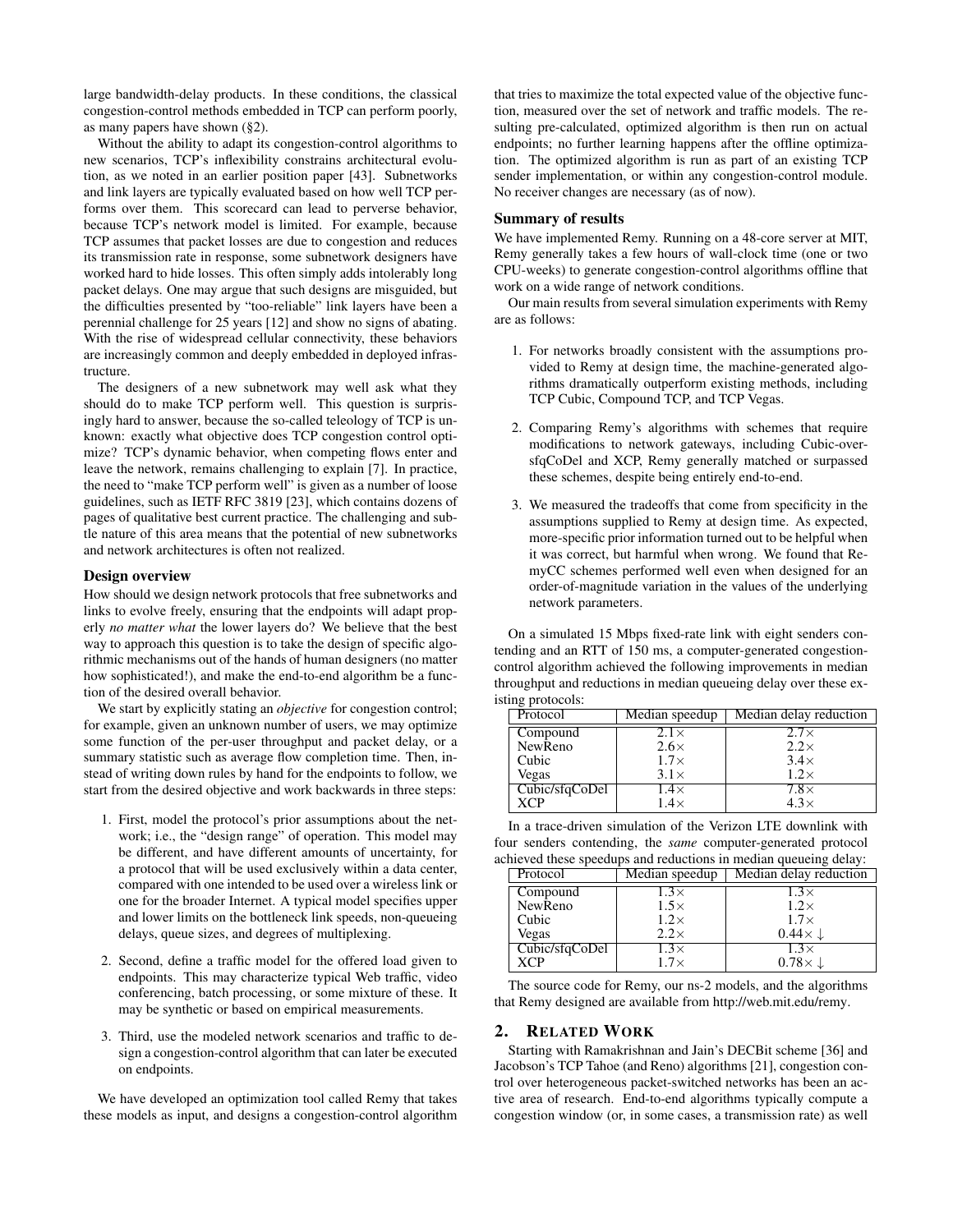as the round-trip time (RTT) using the stream of acknowledgments (ACKs) arriving from the receiver. In response to congestion, inferred from packet loss or, in some cases, rising delays, the sender reduces its window; conversely, when no congestion is perceived, the sender increases its window.

There are many different ways to vary the window. Chiu and Jain [\[10\]](#page-11-6) showed that among linear methods, additive increase / multiplicative decrease (AIMD) converges to high utilization and a fair allocation of throughputs, under some simplifying assumptions (long-running connections with synchronized and instantaneous feedback). Our work relaxes these assumptions to handle flows that enter and leave the network, and users who care about latency as well as throughput. Remy's algorithms are not necessarily linear, and can use both a window and a rate pacer to regulate transmissions.

In this paper, we compare Remy's generated algorithms with several end-to-end schemes, including NewReno [\[19\]](#page-11-7), Vegas [\[9\]](#page-11-8), Compound TCP [\[39\]](#page-11-9), Cubic [\[18\]](#page-11-10), and DCTCP for datacenters [\[2\]](#page-11-11). NewReno has the same congestion-control strategy as Reno—slow start at the beginning, on a timeout, or after an idle period of about one retransmission timeout (RTO), additive increase every RTT when there is no congestion, and a one-half reduction in the window on receiving three duplicate ACKs (signaling packet loss). We compare against NewReno rather than Reno because NewReno's loss recovery is better.

Brakmo and Peterson's Vegas is a delay-based algorithm, motivated by the insight from Jain's CARD scheme [\[22\]](#page-11-12) and Wang and Crowcroft's DUAL scheme [\[41\]](#page-11-13) that increasing RTTs may be a congestion signal. Vegas computes a BaseRTT, defined as the RTT in the absence of congestion, and usually estimated as the first RTT on the connection before the windows grow. The expected throughput of the connection is the ratio of the current window size and BaseRTT, if there is no congestion; Vegas compares the *actual* sending rate, and considers the difference, *diff*, between the expected and actual rates. Depending on this difference, Vegas either increases the congestion window linearly  $\left(\frac{diff}{\alpha}\right)$ , reduces it linearly  $\left(\text{diff} > \beta\right)$ , or leaves it unchanged.

Compound TCP [\[39\]](#page-11-9) combines ideas from Reno and Vegas: when packet losses occur, it uses Reno's adaptation, while reacting to delay variations using ideas from Vegas. Compound TCP is more complicated than a straightforward hybrid of Reno and Vegas; for example, the delay-based window adjustment uses a binomial algorithm [\[6\]](#page-11-14). Compound TCP uses the delay-based window to identify the absence of congestion rather than its onset, which is a key difference from Vegas.

Rhee and Xu's Cubic algorithm is an improvement over their previous work on BIC [\[45\]](#page-11-15). Cubic's growth is independent of the RTT (like H-TCP [\[29\]](#page-11-16)), and depends only on the packet loss rate, incrementing as a cubic function of "real" time. Cubic is known to achieve high throughput and fairness independent of RTT, but it also aggressively increases its window size, inflating queues and bloating RTTs (see [§5\)](#page-5-0).

Other schemes developed in the literature include equationbased congestion control [\[16\]](#page-11-17), binomial control [\[6\]](#page-11-14), FastTCP [\[42\]](#page-11-18), HSTCP, and TCP Westwood [\[30\]](#page-11-19).

End-to-end control may be improved with explicit router participation, as in Explicit Congestion Notification (ECN) [\[15\]](#page-11-20), VCP [\[44\]](#page-11-21), active queue management schemes like RED [\[17\]](#page-11-22), BLUE [\[14\]](#page-11-23), CHOKe [\[35\]](#page-11-24), AVQ [\[27\]](#page-11-25), and CoDel [\[33\]](#page-11-26) fair queueing, and explicit methods such as XCP [\[24\]](#page-11-27) and RCP [\[38\]](#page-11-28). AQM schemes aim to prevent persistent queues, and have largely focused on reacting to growing queues by marking packets with ECN or dropping them even before the queue is full. CoDel changes the

model from reacting to specific average queue lengths to reacting when the delays measured over some duration are too long, suggesting a persistent queue. Scheduling algorithms isolate flows or groups of flows from each other, and provide weighted fairness between them. In XCP and RCP, routers place information in packet headers to help the senders determine their window (or rate). One limitation of XCP is that it needs to know the bandwidth of the outgoing link, which is difficult to obtain accurately for a time-varying wireless channel.

In [§5,](#page-5-0) we compare Remy's generated algorithm with XCP and with end-to-end schemes running through a gateway with the CoDel AQM and stochastic fair queueing (sfqCoDel).

TCP congestion control was not designed with an explicit optimization goal in mind, but instead allows overall network behavior to emerge from its rules. Kelly et al. present an interpretation of various TCP congestion-control variants in terms of the implicit goals they attempt to optimize [\[25\]](#page-11-29). This line of work has become known as Network Utility Maximization (NUM); more recent work has modeled stochastic NUM problems [\[46\]](#page-11-30), in which flows enter and leave the network. Remy may be viewed as combining the desire for practical distributed endpoint algorithms with the explicit utility-maximization ethos of stochastic NUM.

We note that TCP stacks have adapted in some respects to the changing Internet; for example, increasing bandwidth-delay products have produced efforts to increase the initial congestion window [\[13,](#page-11-31) [11\]](#page-11-32), including recent proposals [\[3,](#page-11-33) [40\]](#page-11-34) for this quantity to automatically increase on the timescale of months or years. What we propose in this paper is an automated means by which TCP's entire congestion-control algorithm, not just its initial window, could adapt in response to empirical variations in underlying networks.

# 3. MODELING THE CONGESTION-CONTROL PROBLEM

We treat congestion control as a problem of distributed decisionmaking under uncertainty. Each endpoint that has pending data must decide for itself at every instant: send a packet, or don't send a packet.

If all nodes knew in advance the network topology and capacity, and the schedule of each node's present and future offered load, such decisions could in principle be made perfectly, to achieve a desired allocation of throughput on shared links.

In practice, however, endpoints receive observations that only hint at this information. These include feedback from receivers concerning the timing of packets that arrived and detection of packets that didn't, and sometimes signals, such as ECN marks, from within the network itself. Nodes then make sending decisions based on this partial information about the network.

Our approach hinges on being able to evaluate quantitatively the merit of any particular congestion control algorithm, and search for the best algorithm for a given network model and objective function. We discuss here our models of the network and cross traffic, and how we ultimately calculate a figure of merit for an arbitrary congestion control algorithm.

#### 3.1 Expressing prior assumptions about the network

From a node's perspective, we treat the network as having been drawn from a stochastic generative process. We assume the network is Markovian, meaning that it is described by some state (e.g. the packets in each queue) and its future evolution will depend only on the current state.

Currently, we typically parametrize networks on three axes: the speed of bottleneck links, the propagation delay of the network paths, and the degree of multiplexing, i.e., the number of senders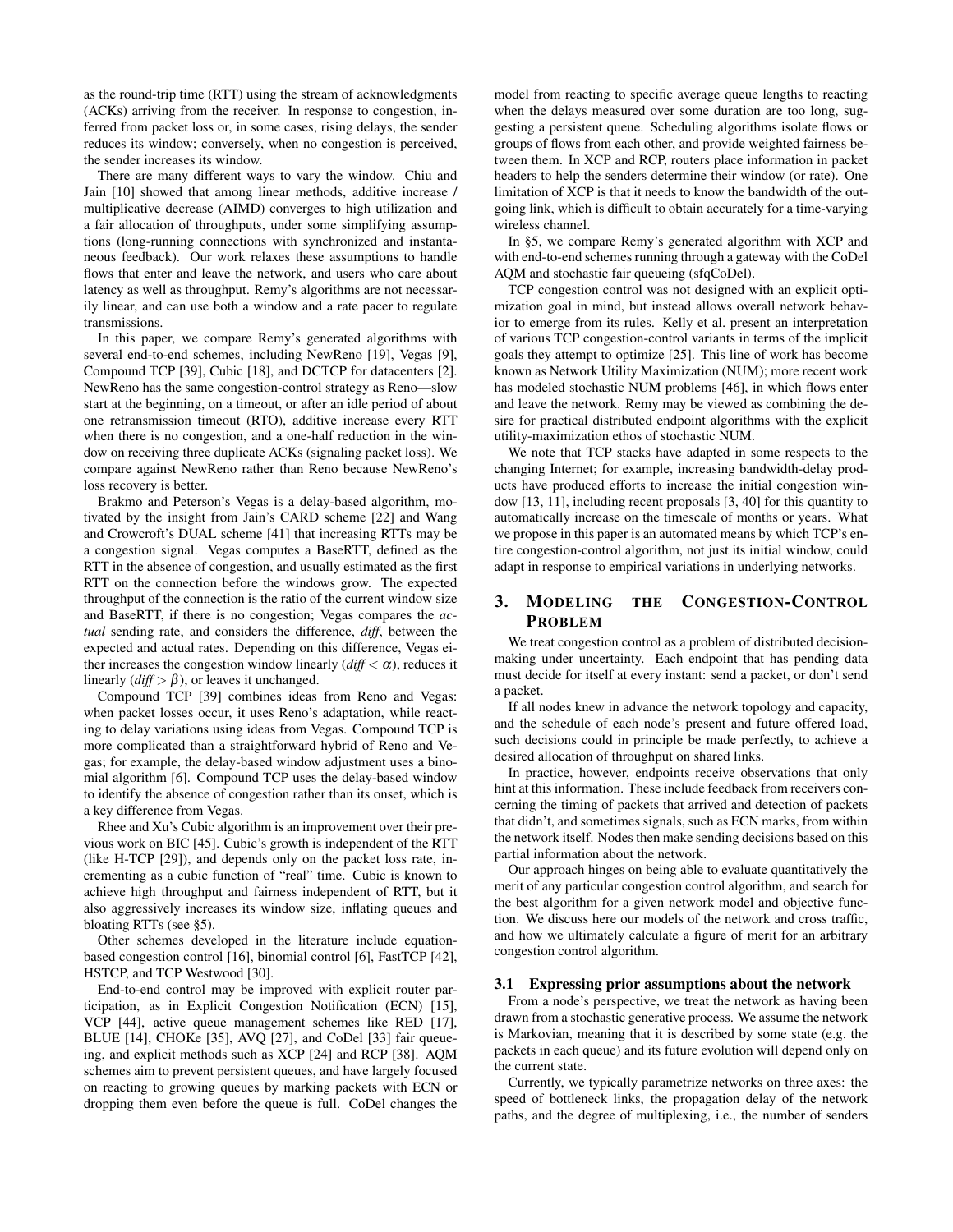contending for each bottleneck link. We assume that senders have no control over the paths taken by their packets to the receiver.

Depending on the range of networks over which the protocol is intended to be used, a node may have more or less uncertainty about the network's key parameters. For example, in a data center, the topology, link speeds, and minimum round-trip times may be known in advance, but the degree of multiplexing could vary over a large range. A virtual private network between "clouds" may have more uncertainty about the link speed. A wireless network path may experience less multiplexing, but a large range of transmission rates and round-trip times.

As one might expect, we have observed a tradeoff between generality and performance; a protocol designed for a broad range of networks may be beaten by a protocol that has been supplied with more specific and accurate prior knowledge. Our approach allows protocol designers to measure this tradeoff and choose an appropriate design range for their applications.

### 3.2 Traffic model

Remy models the offered load as a stochastic process that switches unicast flows between sender-receivers pairs on or off. In a simple model, each endpoint has traffic independent of the other endpoints. The sender is "off" for some number of seconds, drawn from an exponential distribution. Then it switches on for some number of bytes to be transmitted, drawn from an empirical distribution of flow sizes or a closed-form distribution (e.g. heavy-tailed Pareto). While "on," we assume that the sender will not stall until it completes its transfer.

In traffic models characteristic of data center usage, the off-to-on switches of contending flows may cluster near one another in time, leading to incast. We also model the case where senders are "on" for some amount of time (as opposed to bytes) and seek maximum throughput, as in the case of videoconferences or similar real-time traffic.

## 3.3 Objective function

Resource-allocation theories of congestion control have traditionally employed the alpha-fairness metric to evaluate allocations of throughput on shared links [\[37\]](#page-11-35). A flow that receives steady-state throughput of *x* is assigned a score of  $U_{\alpha}(x) = \frac{x^{1-\alpha}}{1-\alpha}$ . As  $\alpha \to 1$ , in the limit  $U_1(x)$  becomes log*x*.

Because  $U_{\alpha}(x)$  is concave for  $\alpha > 0$  and monotonically increasing, an allocation that maximizes the total score will prefer to divide the throughput of a bottleneck link equally between flows. When this is impossible, the parameter  $\alpha$  sets the tradeoff between fairness and efficiency. For example,  $\alpha = 0$  assigns no value to fairness and simply measures total throughput.  $\alpha = 1$  is known as proportional fairness, because it will cut one user's allocation in half as long as another user's can be more than doubled.  $\alpha = 2$  corresponds to minimum potential delay fairness, where the score goes as the negative inverse of throughput; this metric seeks to minimize the total time of fixed-length file transfers. As  $\alpha \rightarrow \infty$ , maximizing the total  $U_{\alpha}(x)$  achieves max-min fairness, where all that matters is the minimum resource allocations in bottom-up order [\[37\]](#page-11-35).

Because the overall score is simply a sum of monotonically increasing functions of throughput, an algorithm that maximizes this total is Pareto-efficient for any value of  $\alpha$ ; i.e., the metric will always prefer an allocation that helps one user and leaves all other users the same or better. Tan et al. [\[28\]](#page-11-36) proved that, subject to the requirement of Pareto-efficiency, alpha-fairness is *the* metric that places the greatest emphasis on fairness for a particular  $\alpha$ .

Kelly et al. [\[25\]](#page-11-29) and further analyses showed that TCP approximately maximizes minimum potential delay fairness asymptotically in steady state, if all losses are congestive and link speeds are fixed.

We extend this model to cover dynamic traffic and network conditions. Given a network trace, we calculate the average throughput *x* of each flow, defined as the total number of bytes received divided by the time that the sender was "on." We calculate the average round-trip delay *y* of the connection.

The flow's score is then

<span id="page-3-1"></span>
$$
U_{\alpha}(\mathbf{x}) - \delta \cdot U_{\beta}(\mathbf{y}),\tag{1}
$$

where  $\alpha$  and  $\beta$  express the fairness-vs.-efficiency tradeoffs in throughput and delay, respectively, and  $\delta$  expresses the relative importance of delay vs. throughput.

We emphasize that the purpose of the objective function is to supply a quantitative goal from a protocol-design perspective. It need not (indeed, does not) precisely represent users' "true" preferences or utilities. In real usage, different users may have different objectives; a videoconference may not benefit from more throughput, or some packets may be more important than others. We have not yet addressed the problem of how to accommodate diverse objectives or how endpoints might learn about the differing preferences of other endpoints.

# 4. HOW REMY PRODUCES A CONGESTION-CONTROL ALGORITHM

The above model may be viewed as a cooperative game that endpoints play. Given packets to transmit (offered load) at an endpoint, the endpoint must decide when to send packets in order to maximize its own objective function. With a particular congestion-control algorithm running on each endpoint, we can calculate each endpoint's expected score.

In the traditional game-theoretic framework, an endpoint's decision to send or abstain can be evaluated after fixing the behavior of all other endpoints. An endpoint makes a "rational" decision to send if doing so would improve its expected score, compared with abstaining.

Unfortunately, when greater individual throughput is the desired objective, on a best-effort packet-switched network like the Internet, it is always advantageous to send a packet. In this setting, if every endpoint acted rationally in its own self-interest, the resulting Nash equilibrium would be congestion collapse!<sup>[1](#page-3-0)</sup> This answer is unsatisfactory from a protocol-design perspective, when endpoints have the freedom to send packets when they choose, but the designer wishes to achieve an efficient and equitable allocation of network capacity.

Instead, we believe the appropriate framework is that of *superrationality* [\[20\]](#page-11-37). Instead of fixing the other endpoints' actions before deciding how to maximize one endpoint's expected score, what is fixed is the common (but as-yet unknown) algorithm run by all endpoints. As in traditional game theory, the endpoint's goal remains maximizing its own self-interest, but *with the knowledge* that other endpoints are reasoning the same way and will therefore arrive at the same algorithm.

Remy's job is to find what that algorithm should be. We refer to a particular Remy-designed congestion-control algorithm as a "RemyCC," which we then implant into an existing sender as part of TCP, DCCP [\[26\]](#page-11-38), congestion manager [\[5\]](#page-11-39), or another module

<span id="page-3-0"></span><sup>&</sup>lt;sup>1</sup>Other researchers have grappled with this problem; for example, Akella et al. [\[1\]](#page-11-40) studied a restricted game, in which players are forced to obey the same particular flavor of TCP, but with the freedom to choose their additive-increase and multiplicative-decrease coefficients. Even with this constraint, the authors found that the Nash equilibrium is inefficient, unless the endpoints are restricted to run TCP Reno over a drop-tail buffer, in which case the equilibrium is unfair but not inefficient.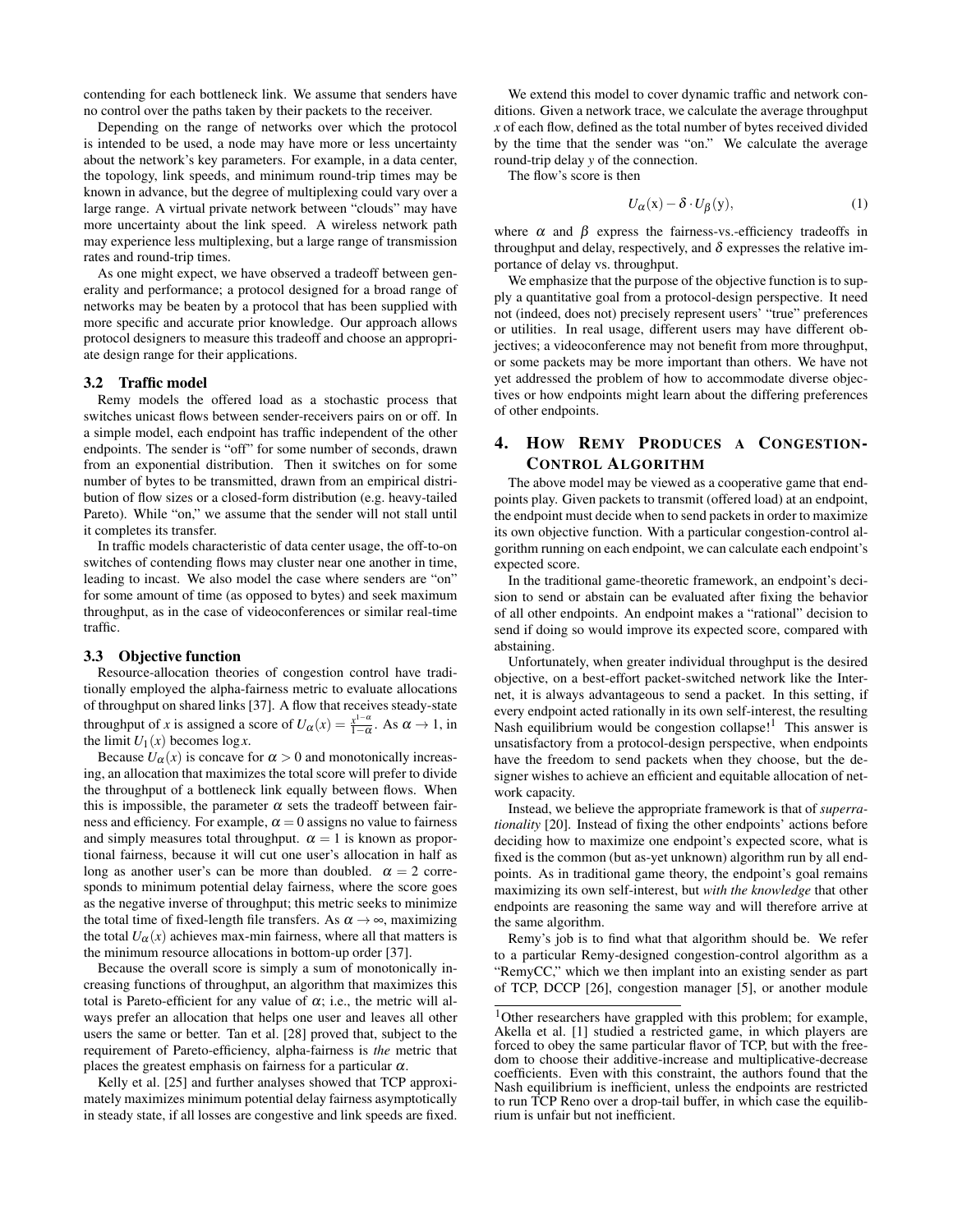running congestion control. The receiver is unchanged (as of now; this may change in the future), but is expected to send periodic ACK feedback.

Formally, we treat the problem of finding the best RemyCC under uncertain network conditions as a search for the best policy for a decentralized partially-observable Markov decision process, or Dec-POMDP [\[34\]](#page-11-41). This model originated from operations research and artificial intelligence, in settings where independent agents work cooperatively to achieve some goal. In the case of end-to-end congestion control, endpoints are connected to a shared network that evolves in Markovian fashion. At every time step, the agents must choose between the actions of "sending" or "abstaining," using observables from their receiver or from network infrastructure.

### 4.1 Compactly representing the sender's state

In principle, for any given network, there is an *optimal* congestion-control scheme that maximizes the expected total of the endpoints' objective functions. Such an algorithm would relate (1) the entire history of observations seen thus far (e.g. the contents and timing of every ACK) and (2) the entire history of packets already sent, to the best action at any given moment between sending a new packet or abstaining. However, the search for such an algorithm is likely intractable; on a general Dec-POMDP it is NEXPcomplete [\[8\]](#page-11-42).

Instead, we approximate the solution by greatly abridging the sender's state. A RemyCC tracks just three state variables, which it updates each time it receives a new acknowledgment:

- 1. An exponentially-weighted moving average (EWMA) of the interarrival time between new acknowledgments received (ack\_ewma).
- 2. An exponentially-weighted moving average of the time between TCP sender timestamps reflected in those acknowledgments (send\_ewma). A weight of  $1/8$  is given to the new sample in both EWMAs.
- 3. The ratio between the most recent RTT and the minimum RTT seen during the current connection (rtt\_ratio).

Together, we call these three variables the *RemyCC memory*. It is worth reflecting on these variables, which are the "congestion signals" used by any RemyCC. We narrowed the memory to this set after examining and discarding quantities like the most-recent RTT sample, the smoothed RTT estimate, and the difference between the long-term EWMA and short-term EWMA of the observed packet rate or RTT. In our experiments, adding extra state variables didn't improve the performance of the resulting protocol, and each additional dimension slows down the design procedure considerably. But we don't claim that Remy's three state variables are the only set that works, or that they are necessarily optimal for all situations a protocol might encounter. We expect that any group of estimates that roughly summarizes the recent history could form the basis of a workable congestion-control scheme. contract and the state of the state of the state of the state of the state of the state of the state of the state of the state of the state of the state of the state of the state of the state of the state of the state of

We note that a RemyCC's memory does not include the two factors that traditional TCP congestion-control schemes use: packet loss and RTT. This omission is intentional: a RemyCC that functions well will see few congestive losses, because its objective function will discourage building up queues (bloating buffers will decrease a flow's score). Moreover, avoiding packet loss as a congestion signal allows the protocol to robustly handle stochastic (noncongestive) packet losses without adversely reducing performance. We avoid giving the sender access to the RTT (as opposed to the RTT ratio), because we do not want it to learn different behaviors



<span id="page-4-0"></span>Figure 2: Dumbbell network with uncertainty.

At the start of each flow, before any ACKs have been received, the memory starts in a well-known all-zeroes initial state. Remy-CCs do not keep state from one "on" period to the next, mimicking TCP's behavior in beginning with slow start every time a new connection is established (it is possible that caching congestion state is a good idea on some paths, but we don't consider this here). Although RemyCCs do not depend on loss as a congestion signal, they do inherit the loss-recovery behavior of whatever TCP sender they are added to.

### 4.2 RemyCC: Mapping the memory to an action

A RemyCC is defined by how it maps values of the memory to output *actions*. Operationally, a RemyCC runs as a sequence of lookups triggered by incoming ACKs. (The triggering by ACKs is inspired by TCP's ACK clocking.) Each time a RemyCC sender receives an ACK, it updates its memory and then looks up the corresponding action. It is Remy's job to pre-compute this lookup table during the design phase, by finding the mapping that maximizes the expected value of the objective function, with the expectation taken over the network model.

Currently, a Remy action has three components:

- 1. A multiple  $m \geq 0$  to the current congestion window (cwnd).
- 2. An increment *b* to the congestion window (*b* could be negative).
- 3. A lower bound  $r > 0$  milliseconds on the time between successive sends.

If the number of outstanding packets is greater than cwnd, the sender will transmit segments to close the window, but no faster than one segment every *r* milliseconds.

A RemyCC is defined by a set of piecewise-constant *rules*, each one mapping a three-dimensional rectangular region of the threedimensional memory space to a three-dimensional action:

 $\langle$ ack\_ewma,send\_ewma,rtt\_ratio)  $\rightarrow \langle m, b, r \rangle$ .

#### 4.3 Remy's automated design procedure

The design phase of Remy is an optimization procedure to efficiently construct this state-to-action mapping, or *rule table*. Remy uses simulation of the senders on various sample networks drawn from the network model, with parameters drawn within the ranges of the supplied prior assumptions. These parameters include the link rates, delays, the number of sources, and the on-off distributions of the sources. Offline, Remy evaluates candidate algorithms on millions of randomly generated network configurations. Because of the high speed of current computers and the "embarrassingly parallel" nature of the task, Remy is able to generate congestion-control algorithms within a few hours.

A single evaluation step, the innermost loop of Remy's design process, consists of drawing 16 or more network specimens from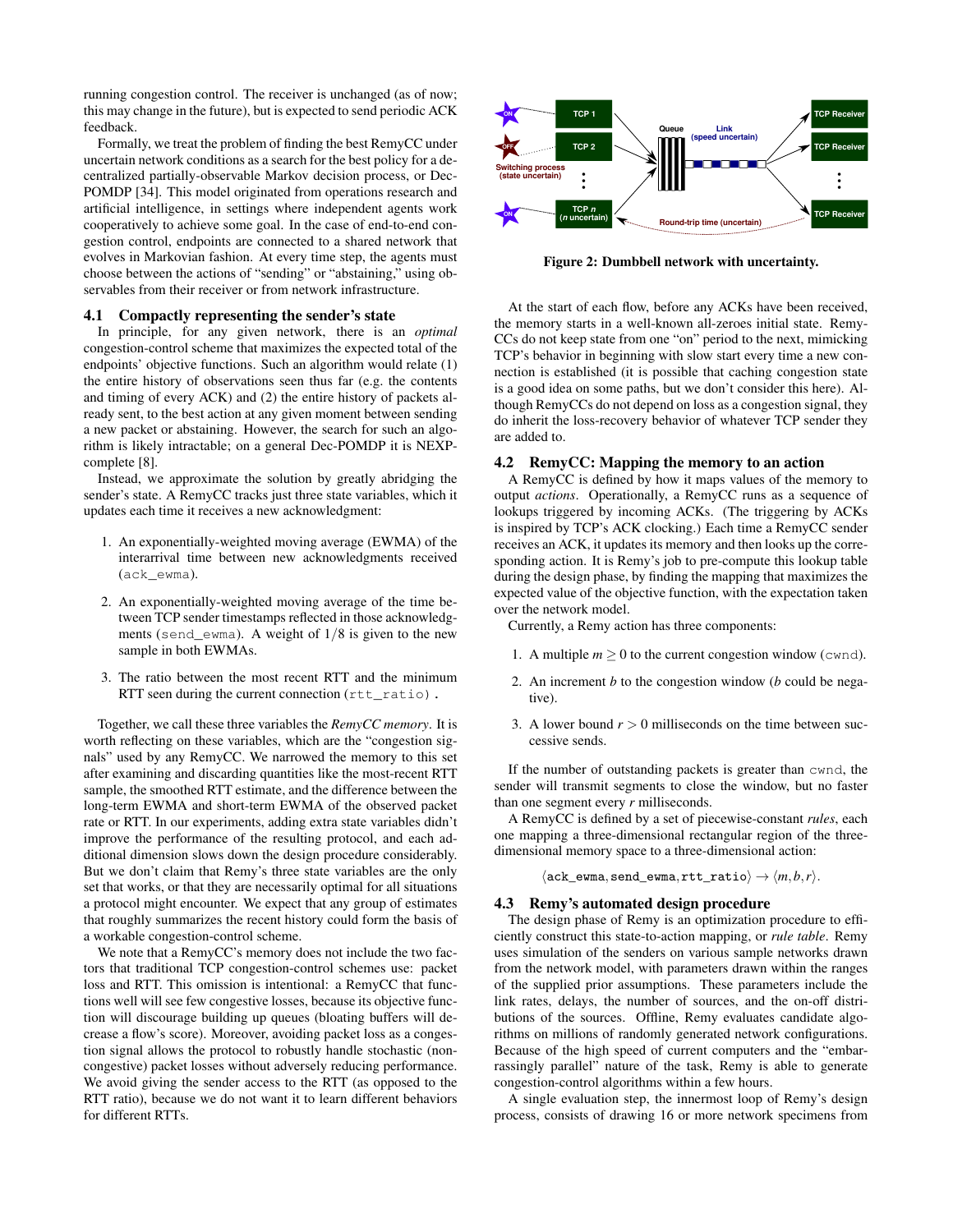the network model, then simulating the RemyCC algorithm at each sender for 100 seconds on each network specimen. At the end of the simulation, the objective function for each sender, given by Equation [1,](#page-3-1) is totaled to produce an overall figure of merit for the RemyCC. We explore two cases,  $\alpha = \beta = 1$  and  $\alpha = 2, \delta = 0$ . The first case corresponds to proportional throughput and delay fairness, maximizing

$$
U = \log(\text{throughput}) - \delta \cdot \log(\text{delay}),
$$

with  $\delta$  specifying the importance placed on delay vs. throughput. The second case corresponds to minimizing the potential delay of a fixed-length transfer, by maximizing

$$
U = -\frac{1}{\text{throughput}}.
$$

Remy initializes a RemyCC with only a single rule. Any values of the three state variables (between 0 and 16,384) are mapped to a default action where  $m = 1$ ,  $b = 1$ ,  $r = 0.01$ .

Each entry in the rule table has an "epoch." Remy maintains a global epoch number, initialized to 0. Remy's search for the "best" RemyCC given a network model is a series of greedy steps to build and improve the rule table:

## 1. Set all rules to the current epoch.

- 2. Find the most-used rule in this epoch. Simulate the current RemyCC and see which rule in the current epoch receives the most use. If no such rules were used, go to step 4.
- 3. Improve that action until we can't anymore. Focus on this rule and find the best action for it. Draw at least 16 network specimens from the model, and then evaluate roughly 100 candidate increments to the current action, increasing geometrically in granularity as they get further from the current value. For example, evaluate  $r \pm 0.01$ ,  $r \pm 0.08$ ,  $r \pm 0.64$ , ..., taking the Cartesian product with the alternatives for *m* and *b*.

The modified action is evaluated by substituting it *into all senders* and repeating the simulation in parallel. We use the same random seed and the same set of specimen networks in the simulation of each candidate action to reduce the effects of random variation.

If any of the candidates is an improvement, replace the action with the best new action and repeat the search, still with the same specimen networks and random seed. Otherwise, increment the epoch number of the current rule and go back to step 2.

- 4. If we run out of rules in this epoch. Increment the global epoch. If the new epoch is a multiple of a parameter, *K*, continue to step 5. Otherwise go back to step 1. We use  $K = 4$ to balance structural improvements vs. honing the existing structure.
- 5. Subdivide the most-used rule. Recall that each rule represents a mapping from a three-dimensional rectangular region of memory space to a single action. In this step, find the most-used rule, and the median memory value that triggers it. Split the rule at this point, producing eight new rules (one per dimension of the memory-space), each with the same action as before. Then return to step 1.

By repeating this procedure, the structure of a RemyCC's rule table becomes an octree [\[32\]](#page-11-43) of memory regions. Areas of the memory space more likely to occur receive correspondingly more attention from the optimizer, and are subdivided into smaller bins that yield a more granular function relating memory to action. *Which* rules are more often triggered depends on every endpoint's behavior as well as the network's parameters, so the task of finding the right structure for the rule table is best run alongside the process of optimizing existing rules.

To the best of our knowledge, this dynamic partitioning approach is novel in the context of multi-agent optimization. The "greedy" approach in step 2 is key to the computational tractability and efficiency of the search because it allows us to prune the search space. Dividing the memory space into cells of different size proportional to their activity produces a rule table whose granularity is finer in regions of higher use. An improvement to consider in the future is to divide a cell only if the actions at its boundaries markedly dis-agree.<sup>[2](#page-5-1)</sup>

## <span id="page-5-0"></span>5. EVALUATION

We used ns-2 to evaluate the algorithms generated by Remy and compare them with several other congestion-control methods, including both end-to-end schemes and schemes with router assistance. This section describes the network and workload scenarios and our findings.

#### 5.1 Simulation setup and metrics

Congestion-control protocols. The end-to-end schemes we compared with are NewReno, Vegas, Cubic, and Compound. In addition, we compared against two schemes that depend on router assistance: XCP, and Cubic over stochastic fair queueing [\[31\]](#page-11-44) with each queue running CoDel [\[33\]](#page-11-26). We use Nichols's published sfqCoDel implementation (version released in March 201[3](#page-5-2)) for  $ns-2<sup>3</sup>$ . The Cubic, Compound, and Vegas codes are from the Linux implementations ported to ns-2 and available in ns-2.35. For the datacenter simulation, we also compare with the DCTCP ns-2.35 patch.<sup>[4](#page-5-3)</sup>

RemyCCs. We used Remy to construct three general-purpose RemyCCs. Each one was designed for an uncertain network model with the dumbbell topology of Figure [2,](#page-4-0) but with three different values of  $\delta$  (the relative importance of delay): 0.1, 1, and 10. The parameters of the network and traffic model used at design time were:

| <b>Ouantity</b> | Design range   | <b>Distribution</b> |
|-----------------|----------------|---------------------|
| $n$ max senders | $1 - 16$       | uniform             |
| "on" process    | mean 5 s       | exponential         |
| "off" process   | mean 5 s       | exponential         |
| link speed      | $10-20$ Mbps   | uniform             |
| round-trip time | $100 - 200$ ms | uniform             |
| queue capacity  | unlimited      |                     |

The model captures a 64-fold range of bandwidth-delay product per user. Each RemyCC took about 3–5 CPU-days to optimize. Calculations were run on Amazon EC2 and on an 80-core and 48 core server at MIT. In wall-clock time, each RemyCC took a few hours to be constructed. The RemyCCs contain between 162 and 204 rules each.

We also used Remy to assess how performance varies based on the specificity of the assumptions used at design time, by building one RemyCC for a link speed known exactly *a priori*, and one that assumes only that the link speed will lie within a tenfold range:

<span id="page-5-1"></span><sup>2</sup>We thank Leslie Kaelbling for this suggestion.

<span id="page-5-2"></span><sup>3</sup><http://www.pollere.net/Txtdocs/sfqcodel.cc>

<span id="page-5-3"></span><sup>4</sup><http://www.stanford.edu/~alizade/Site/DCTCP.html>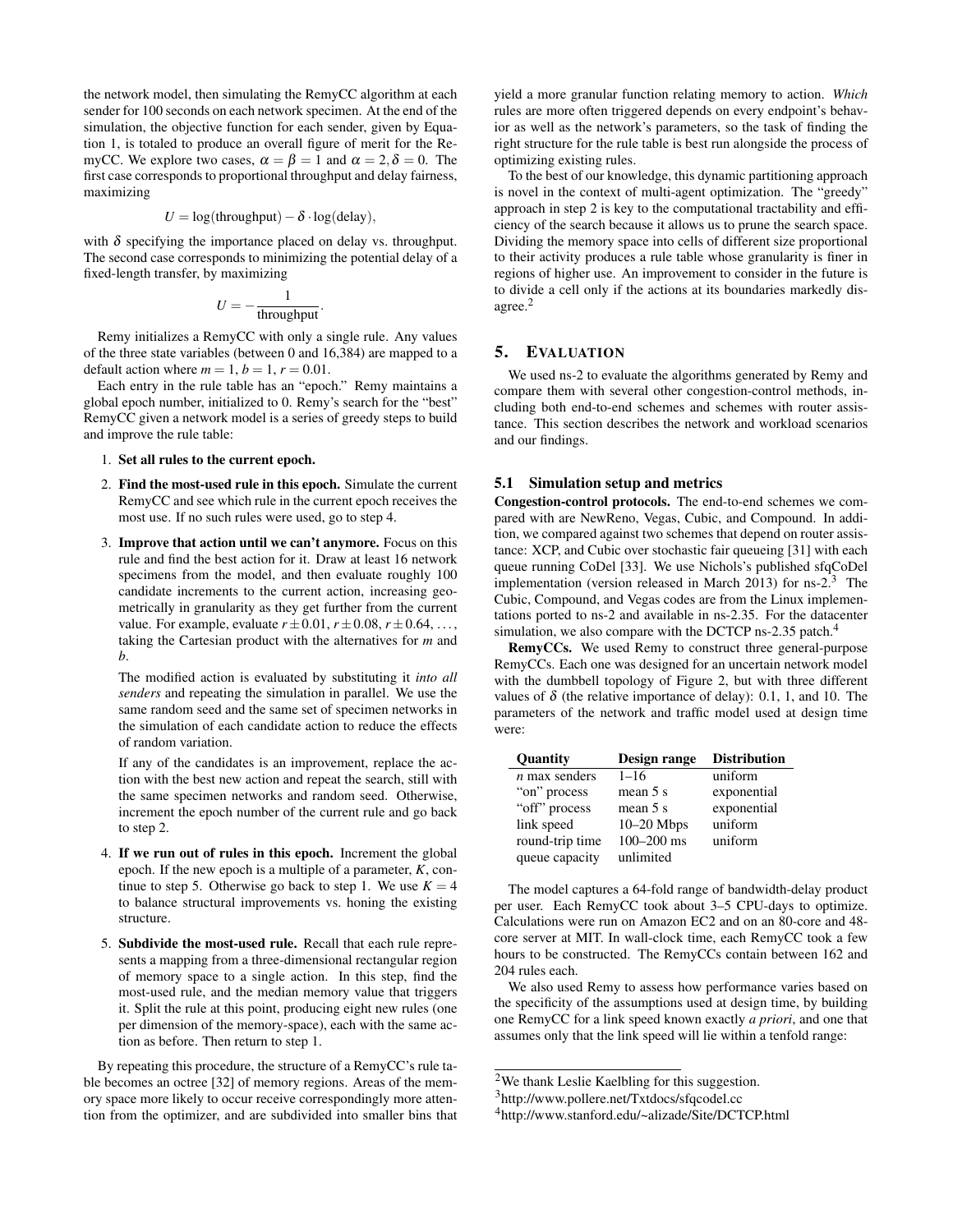

<span id="page-6-0"></span>Figure 3: Observed Internet flow length distribution matches a Pareto ( $\alpha = 0.5$ ) distribution, suggesting mean is not welldefined.

| <b>Quantity</b> | Design range                  | <b>Distribution</b> |
|-----------------|-------------------------------|---------------------|
| $n$ max senders | っ                             | uniform             |
| "on" process    | mean 5 sec                    | exponential         |
| "off" process   | mean 5 sec                    | exponential         |
| link speed      | 15 Mbps $("1×")$              | exact               |
| link speed      | 4.7–47 Mbps (" $10 \times$ ") | uniform             |
| round-trip time | $150 \text{ ms}$              | exact               |
| queue capacity  | unlimited                     |                     |

In most experiments, all the sources run the same protocol; in some, we pick different protocols for different sources to investigate how well they co-exist. Each simulation run is generally 100 seconds long, with each scenario run at least 128 times to collect summary statistics.

Workloads. Each source is either "on" or "off" at any point in time. In the evaluation, we modeled the "off" times as exponentially distributed, and the "on" distribution in one of three different ways:

- *by time*, where the source sends as many bytes as the congestion-control protocol allows, for a duration of time picked from an exponential distribution,
- *by bytes*, where the connection sends as many bytes as given by an exponential distribution of a given average and shape, and
- *by empirical distribution*, using the flow-length CDF from a large trace captured in March 2012 and published recently [\[4\]](#page-11-45). The flow-length CDF matches a Pareto distribution with the parameters given in Figure [3,](#page-6-0) suggesting that the underlying distribution does not have finite mean. In our evaluation, we add 16 kilobytes to each sampled value to ensure that the network is loaded.

Topologies. We used these topologies in our experiments:

1. Single bottleneck ("dumbbell"): The situation in Figure [2,](#page-4-0) with a 1,000-packet buffer, as might be seen in a shared cablemodem uplink. We tested a configuration whose link speed and delay were within the RemyCC design ranges:

| <b>Ouantity</b> | Range                 | <b>Distribution</b> |
|-----------------|-----------------------|---------------------|
| link speed      | 15 Mbps               | exact               |
| round-trip time | $150 \text{ ms}$      | exact               |
| queue capacity  | 1000 pkts (tail drop) |                     |

2. Cellular wireless: We measured the downlink capacity of the Verizon and AT&T LTE cellular services while mobile, by carefully saturating the downlink (without causing buffer overflow) and recording when packets made it to the user device. We recreate this link within ns-2, queueing packets until they are released to the receiver at the same time they were released in the trace. This setup probes the RemyCC's resilience to "model mismatch" — in both the Verizon and AT&T traces, throughput and round-trip time were outside the limits of the RemyCC design range.

| <b>Ouantity</b> | Range                 | <b>Distribution</b> |
|-----------------|-----------------------|---------------------|
| link speed      | varied 0-50 Mbps      | empirical           |
| round-trip time | $50 \text{ ms}$       | exact               |
| queue capacity  | 1000 pkts (tail drop) |                     |

3. Differing RTTs: Cases where different RemyCCs, contending for the same link, had different RTTs to their corresponding receiver. We analyzed these cases for throughput and delay fairness and compared with existing congestion-control schemes.

| <b>Ouantity</b> | Range                                    | <b>Distribution</b> |
|-----------------|------------------------------------------|---------------------|
| $n$ max senders |                                          |                     |
| "on" process    | $16 \times 10^3 - 3.3 \times 10^9$ bytes | Fig. 3              |
| "off" process   | mean 0.2 sec                             | exponential         |
| link speed      | 10 Mbps                                  | exact               |
| queue capacity  | 1000 pkts (tail drop)                    |                     |

4. Datacenter: We compared a RemyCC against DCTCP in a simulated datacenter topology.

| Quantity        | Range                 | <b>Distribution</b> |
|-----------------|-----------------------|---------------------|
| $n$ max senders | 64                    | exact               |
| "on" process    | mean 20 megabytes     | exponential         |
| "off" process   | mean 0.1 sec          | exponential         |
| link speed      | 10 Gbps               | exact               |
| round-trip time | $4 \text{ ms}$        | exact               |
| queue capacity  | 1000 pkts (tail drop) | (for RemyCC)        |
| queue capacity  | modified RED          | (for DCTCP)         |

In addition, we investigate:

- 5. Competing protocols: We assessed how a RemyCC "played with" existing congestion-control schemes (Cubic and Compound) when contending for the same bottleneck link.
- 6. Sensitivity of design range: We investigated how helpful prior knowledge of the network is to the performance of Remy's generated algorithms.

Metrics. We measure the throughput and average queueing delay observed for each source-destination pair. With an on-off source, measuring throughput takes some care. We define the throughput of a pair as follows. Suppose the pair is active during (nonoverlapping) time intervals of length  $t_1, t_2, \ldots$  during the entire simulation run of *T* seconds. If in each interval the protocol successfully receives  $s_i$  bytes, we define the throughput for this connection as  $\sum s_i / \sum t_i$ .

We are interested in the end-to-end delay as well; the reasoning behind Remy's objective function and the  $\delta$  parameter is that protocols that fill up buffers to maximize throughput are not as desirable as ones that achieve high throughput *and* low delay — both for their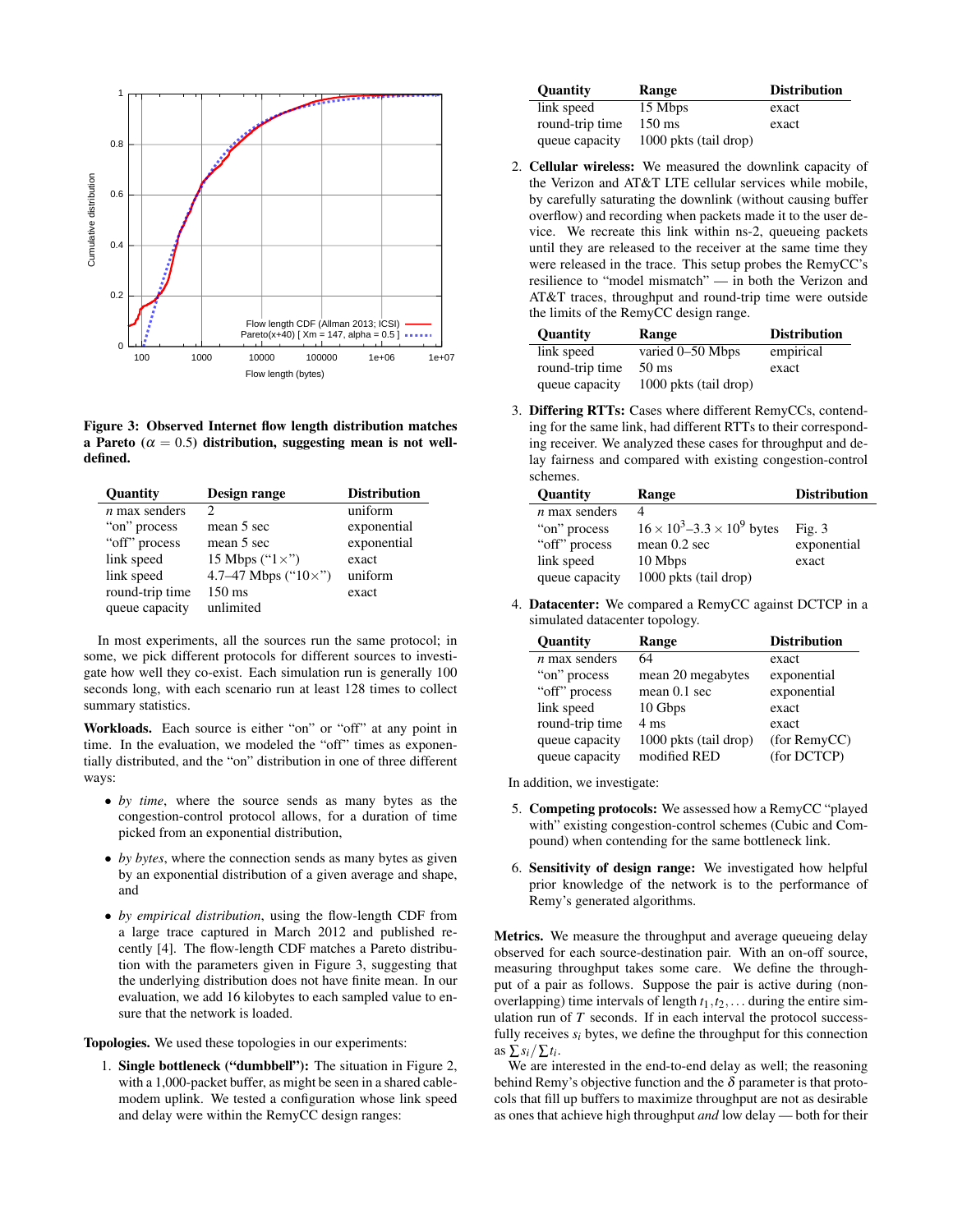

<span id="page-7-0"></span>Figure 4: Results for each of the schemes over a 15 Mbps dumbbell topology with  $n = 8$  senders, each alternating between flows of exponentially-distributed byte length (mean 100 kilobytes) and exponentially-distributed off time (mean 0.5 s). Medians and  $1-\sigma$  ellipses are shown. The blue line represents the efficient frontier, which here is defined entirely by the RemyCCs.

effect on the user, who may prefer to get his packets to the receiver sooner, as well as any other users who share the same FIFO queue.

We present the results for the different protocols as **throughput**delay plots, where the log-scale *x*-axis is the queueing delay (average per-packet delay in excess of minimum RTT). Lower, better, delays are to the right. The *y*-axis is the throughput. Protocols on the "top right" are the best on such plots. We take each individual 100 second run from a simulation as one point, and then compute the 1-σ elliptic contour of the maximum-likelihood 2D Gaussian distribution that explains the points. To summarize the whole scheme, we plot the median per-sender throughput and queueing delay as a circle.

Ellipses that are narrower in the throughput or delay axis correspond to protocols that are fairer and more consistent in allocating those quantities. Protocols with large ellipses — where identicallypositioned users differ widely in experience based on the luck of the draw or the timing of their entry to the network — are less fair. The orientation of an ellipse represents the *covariance between the throughput and delay* measured for the protocol; if the throughput were uncorrelated with the queueing delay (note that we show the queueing delay, not the RTT), the ellipse's axes would be parallel to the graph's. Because of the variability and correlations between these quantities in practice, we believe that such throughput-delay plots are an instructive way to evaluate congestion-control protocols; they provide more information than simply reporting mean throughput and delay values.

#### 5.2 Single Bottleneck Results

We start by investigating performance over the simple, classic single-bottleneck "dumbbell" topology. Although it does not model the richness of real-world network paths, the dumbbell is a valuable topology to investigate because in practice there are many singlebottleneck paths experienced by Internet flows.

Recall that this particular dumbbell link had most of its parameters found inside the limits of the design range of the RemyCCs tested. As desired, this test demonstrates that Remy was successful



<span id="page-7-1"></span>Figure 5: Results for the dumbbell topology with  $n = 12$ senders, each alternating between flows whose length is drawn from the ICSI trace (Fig. [3\)](#page-6-0) and exponentially-distributed off time (mean  $= 0.2$  s). Because of the high variance of the sending distribution,  $\frac{1}{2}$ - $\sigma$  ellipses are down. The RemyCCs again mark the efficient frontier.

in producing a family of congestion-control algorithms for this type of network.

Results from the 8-sender and 12-sender cases are shown in Figures [4](#page-7-0) and [5.](#page-7-1) RemyCCs are shown in light blue; the results demonstrate the effect of the  $\delta$  parameter in weighting the cost of delay. When  $\delta = 0.1$ , RemyCC senders achieve greater median throughput than those of any other scheme, and the lowest delay (other than the two other RemyCCs). As  $\delta$  increases, the RemyCCs trace out an achievability frontier of the compromise between throughput and delay. In this experiment, the computer-generated algorithms outperformed all the human-designed ones.

From right to left and bottom to top, the end-to-end TCP congestion-control schemes trace out a path from most delayconscious (Vegas) to most throughput-conscious (Cubic), with NewReno and Compound falling in between.

The schemes that require in-network assistance (XCP and Cubicover-sfqCoDel, shown in green) achieve higher throughput than the TCPs, but less than the two more throughput-conscious Remy-CCs.[5](#page-7-2) This result is encouraging, because it suggests that even a purely end-to-end scheme can outperform well-designed algorithms that involve active router participation. This demonstrates that distributed congestion-control algorithms that explicitly maximize well-chosen objective functions can achieve gains over existing schemes. As we will see later, however, this substantially better performance will not hold when the design assumptions of a RemyCC are contradicted at runtime.

<span id="page-7-2"></span><sup>&</sup>lt;sup>5</sup>It may seem surprising that sfqCoDel, compared with DropTail, *increased* the median RTT of TCP Cubic. CoDel drops a packet at the front of the queue if all packets in the past 100 ms experienced a queueing delay (sojourn time) of at least 5 ms. For this experiment, the transfer lengths are only 100 kilobytes; with a 500 ms "off" time, such a persistent queue is less common even though the mean queueing delay is a lot more than 5 ms. DropTail experiences more losses, so has lower delays (the maximum queue size is  $\approx 4 \times$  the bandwidth-delay product), but also lower throughput than CoDel. In other experiments with longer transfers, Cubic did experience lower delays when run over sfqCoDel instead of DropTail.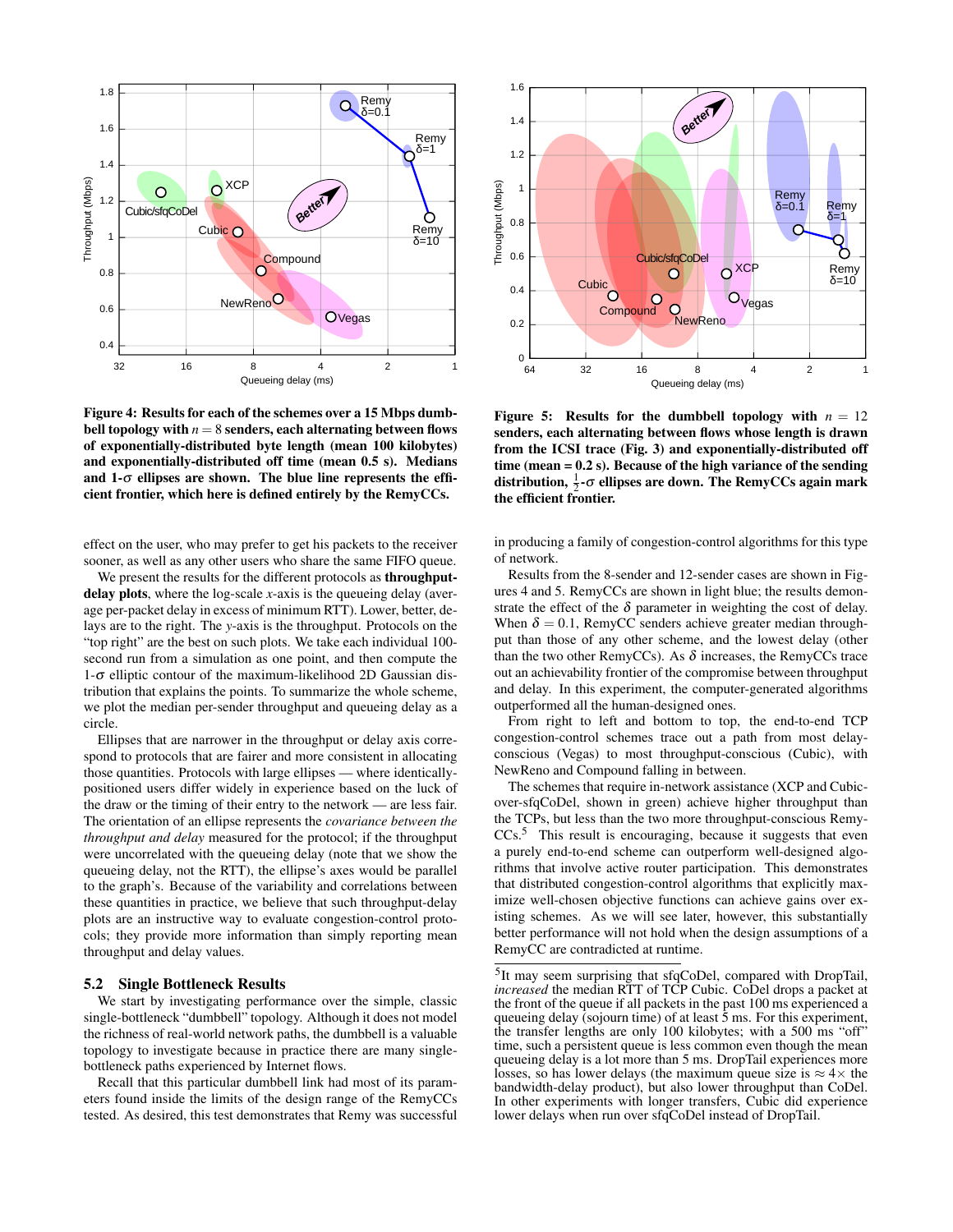

<span id="page-8-0"></span>Figure 6: Sequence plot of a RemyCC flow in contention with varying cross traffic. The flow responds quickly to the departure of a competing flow by doubling its sending rate.

In Figures [4](#page-7-0) and [5,](#page-7-1) the RemyCCs do not simply have better median performance — they are also more fair to individual flows, in that the performance of an individual sender (indicated by the size of the ellipses) is more consistent in both throughput and delay.

To explain this result, we investigated how multiple RemyCC flows share the network. We found that when a new flow starts, the system converges to an equitable allocation quickly, generally after little more than one RTT. Figure [6](#page-8-0) shows the sequence of transmissions of a new RemyCC flow that begins while sharing the link. Midway through the flow, the competing traffic departs, allowing the flow to start consuming the whole bottleneck rate.

## 5.3 Cellular Wireless Links

Cellular wireless links are tricky for congestion-control algorithms because their link rates vary with time.

By running a program that attempts to keep a cellular link backlogged but without causing buffer overflows, we measured the variation in download speed on Verizon's and AT&T's LTE service while mobile. We then ran simulations over these pre-recorded traces, with the assumption that packets are enqueued by the network until they can be dequeued and delivered at the same instants seen in the trace.

As discussed above, we did not design the RemyCCs to accommodate such a wide variety of throughputs. Running the algorithm over this link illustrated some of the limits of a RemyCC's generalizability beyond situations encountered during the design phase.

Somewhat to our surprise, for moderate numbers of concurrent flows,  $n \leq 8$ , the RemyCCs continued to surpass (albeit narrowly) the best human-designed algorithms, even ones benefiting from innetwork assistance. See Figures [7](#page-8-2) and [8.](#page-8-3)

## 5.4 Differing RTTs

We investigated how the RemyCCs allocate throughput on a contested bottleneck link when the competing flows have different RTTs. At the design stage, all contending flows had the same RTT (which was drawn randomly for each network specimen from between 100 ms and 200 ms), so the RemyCCs were not designed to exhibit RTT fairness explicitly.

We compared the RemyCCs with Cubic-over-sfqCoDel by running 128 realizations of a four-sender simulation where one senderreceiver pair had RTT of 50 ms, one had 100 ms, one 150 ms, and



<span id="page-8-2"></span>Figure 7: Verizon LTE downlink trace,  $n = 4$ . 1- $\sigma$  ellipses are shown. The RemyCCs define the efficient frontier. Senders alternated between exponentially-distributed file transfers (mean 100 kilobytes) and exponentially-distributed pause times (mean 0.5 s).



<span id="page-8-3"></span>Figure 8: Verizon LTE downlink trace,  $n = 8$ . 1- $\sigma$  ellipses are shown. As the degree of multiplexing increases, the schemes move closer together in performance and routerassisted schemes begin to perform better. Two of the three RemyCCs are on the efficient frontier.

<span id="page-8-1"></span><sup>6</sup>XCP, in particular, depends on knowing the speed of the link exactly; in our tests on cellular traces we supplied XCP with the longterm average link speed for this value.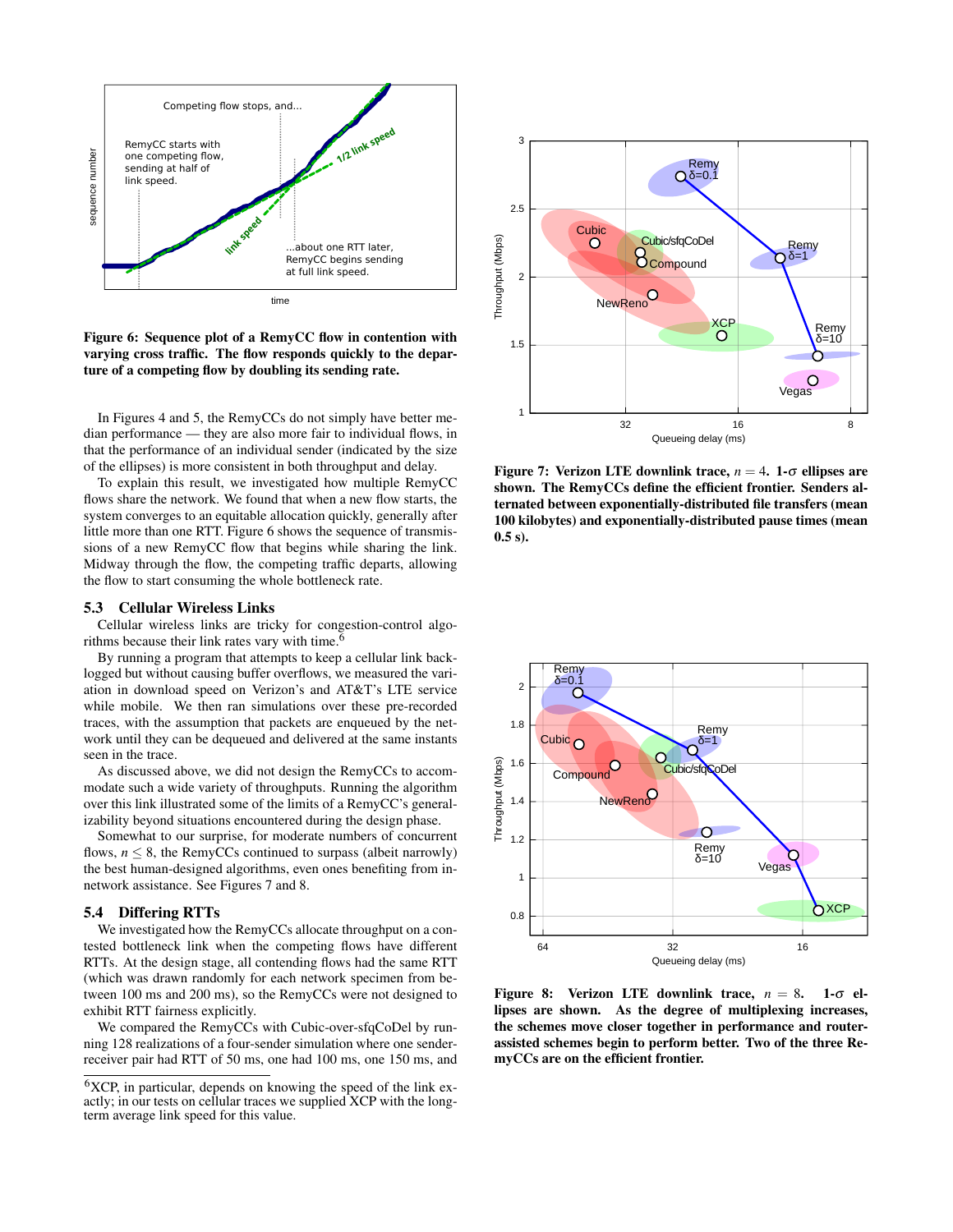

Figure 9: AT&T LTE downlink trace,  $n = 4$ . Two of the Remy-CCs are on the efficient frontier.



<span id="page-9-0"></span>Figure 10: Remy's RTT unfairness compares favorably to Cubic-over-sfqCoDel. Error bar represents standard error of the mean over 128 100-second simulations.

one 200 ms. The RemyCCs did exhibit RTT unfairness, but more modestly than Cubic-over-sfqCoDel (Fig. [10\)](#page-9-0).

## 5.5 Datacenter-like topology

We simulated 64 connections sharing a 10 Gbps datacenter link, and compared DCTCP [\[2\]](#page-11-11) (using AQM inside the network) against a RemyCC with a 1000-packet tail-drop queue. The RTT of the path in the absence of queueing was 4 ms. Each sender sent 20 megabytes on average (exponentially distributed) with an "off" time between its connections exponentially distributed with mean 100 milliseconds.

We used Remy to design a congestion-control algorithm to maximize  $-1$ /throughput (minimum potential delay) over these network parameters, with the degree of multiplexing assumed to have been drawn uniformly between 1 and 64.

The results for the mean and median throughput (tput) for the 20 megabyte transfers are shown in the following table:

|                          | tput: mean, med | rtt: mean, med        |
|--------------------------|-----------------|-----------------------|
| <b>DCTCP</b> (ECN)       | 179, 144 Mbps   | $7.5, 6.4 \text{ ms}$ |
| <b>RemyCC</b> (DropTail) | 175, 158 Mbps   | 34, 39 ms             |

These results show that a RemyCC trained for the datacenternetwork parameter range achieves comparable throughput at lower variance than DCTCP, a published and deployed protocol for similar scenarios. The per-packet latencies (and loss rates, not shown) are higher, because in this experiment RemyCC operates over a DropTail bottleneck router, whereas DCTCP runs over an ECNenabled RED gateway that marks packets when the instantaneous queue exceeds a certain threshold. Developing RemyCC schemes for networks with ECN and AQM is an area for future work.

#### 5.6 Competing protocols

We investigated the possibility of incremental deployment of a RemyCC, by simulating a single bottleneck link with one RemyCC flow contending with one flow from either Compound or Cubic, with no active queue management. The RemyCC was designed for round-trip-times between 100 ms and 10 s, in order to accommodate a "buffer-filling" competitor on the same bottleneck link.

We used the same observed traffic distribution from Figure [3](#page-6-0) and varied the mean "off" time (exponentially distributed) of the senders. The bottleneck link speed was 15 Mbps and baseline RTT was 150 ms. We also experimented with flows of mean sizes 100 kilobytes and 1 megabyte, with an exponentially distributed mean "off" time of 0.5 seconds between successive flows.

The results, shown in the two tables below, depended on the duty cycle of the senders dictated by the mean off time (numbers in parentheses are standard deviations).

| Mean off time    | <b>RemyCC</b> tput | Compound tput       |
|------------------|--------------------|---------------------|
| $200 \text{ ms}$ | $2.12$ (.11) Mbps  | $1.79$ $(.18)$ Mbps |
| 100              | 2.18(.08)          | 2.75(.27)           |
| 10               | 2.28(.10)          | 3.9(0.13)           |
| <b>Mean size</b> | <b>RemyCC</b> tput | <b>Cubic tput</b>   |
| 100 KBytes       | 2.04(0.14)         | 1.31(0.16)          |
| 1 MByte          | 2.09(0.11)         | 1.28(0.11)          |

We observe that this RemyCC does well at low duty cycles because it is able to grab spare bandwidth more quickly. At higher duty cycles (with low mean off time), Cubic and Compound tend to grab a higher share of the bandwidth. The results, however, are close enough that we believe a RemyCC designed for competing with more aggressive protocols may close the gap, while retaining high performance when competing only with like-minded Remy-CCs.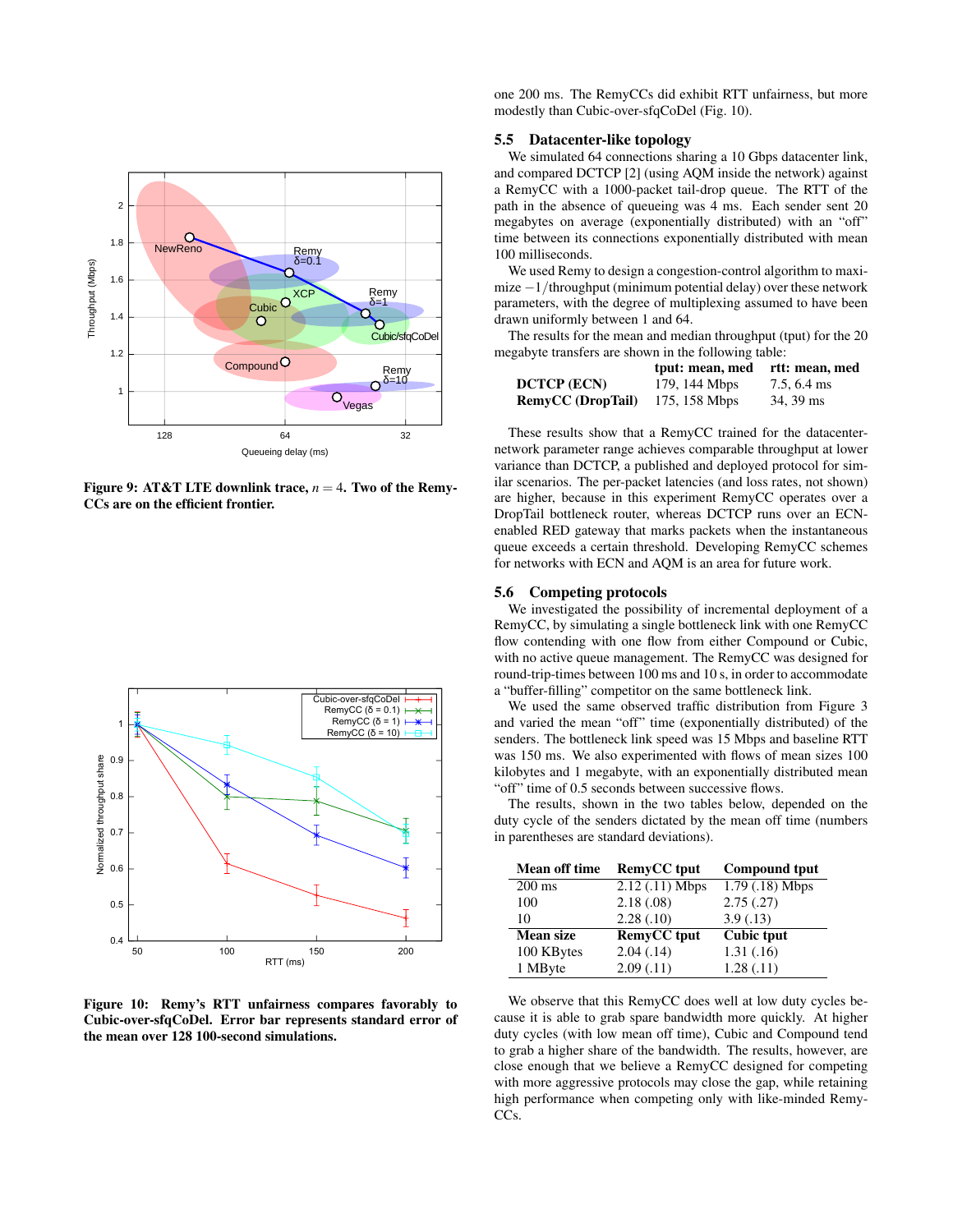

<span id="page-10-0"></span>Figure 11: Performance of two end-to-end RemyCCs that were designed with different prior information about the network, compared with Cubic-over-sfqCoDel as the link speed varies. Despite running only at the sender, the RemyCCs each outperform Cubic-over-sfqCoDel over almost their entire design ranges. But when a RemyCC's assumptions aren't met, performance deteriorates.

#### 5.7 How helpful is prior knowledge about the network?

We investigated the performance benefit conferred by having more-specific prior information about the network, and what happens when that prior information is incorrect.

We used Remy to construct two additional RemyCCs, each for a network with a known minimum RTT of 150 ms. For one RemyCC, the link speed was assumed to be 15 Mbps exactly. A second RemyCC was designed to span a  $10\times$  range of link speeds, from 4.7 Mbps to 47 Mbps. We also compared against Cubic-oversfqCoDel over this range.

The results are shown in Figure [11.](#page-10-0) On the particular link for which the " $1 \times$ " RemyCC was designed, it performs the best, but its performance trails off quickly around that value. Within the range of the "10×" RemyCC, it beats Cubic-over-sfqCoDel, but again deteriorates when the true network violates its design assumptions. The results show that more-specific prior knowledge is helpful and improves performance — when it happens to be correct.

## 5.8 Summary of results

Using a few CPU-weeks of computation, Remy produced several computer-generated congestion-control algorithms, which we then evaluated on a variety of simulated network conditions of varying similarity to the prior assumptions supplied at design-time.

On networks whose parameters mostly obeyed the prior knowledge supplied at design range — such as the dumbbell network with the 15 Mbps link — Remy's end-to-end algorithms outperformed all of the human-generated congestion-control algorithms, even algorithms that receive help from network infrastructure.

RemyCC ( $\delta = 0.1$ ) achieved > 1.7× gains in median throughput and  $> 2.7 \times$  reductions in median queueing delay against Cubic and Compound, generally thought to be excellent general-purpose congestion-control algorithms. Against Cubic-over-sfqCoDel, which has the benefit of code running on network infrastructure, RemyCC achieved a 40% increase in median throughput and a  $7.8\times$ decrease in median queueing delay.

On the cellular link traces, which are variable and were not designed for, Remy's schemes outperformed the existing congestioncontrol algorithms (end-to-end or otherwise) when the maximum degree of multiplexing was 4 or less, and outperformed the end-toend schemes and sfqCoDel when it was 8 or less. However, as the network conditions grew farther afield from the supplied prior assumptions, Remy's performance declined, although the algorithms were still competitive with traditional TCP congestion control on the networks we examined.

#### 6. DISCUSSION

Much remains unknown about the capabilities and limits of computer-generated algorithms, much less decentralized algorithms that cooperate indirectly across a network to achieve a common goal. Although the RemyCCs appear to work well on networks whose parameters fall within or near the limits of what they were prepared for — even beating in-network schemes at their own game and even when the design range spans an order of magnitude variation in network parameters — we do not yet understand clearly *why* they work, other than the observation that they seem to optimize their intended objective well.

We have attempted to make algorithms ourselves that surpass the generated RemyCCs, without success. That suggests to us that Remy may have accomplished something substantive. But digging through the dozens of rules in a RemyCC and figuring out their purpose and function is a challenging job in reverse-engineering. RemyCCs designed for broader classes of networks will likely be even more complex, compounding the problem.

Our approach *increases* endpoint complexity in order to *reduce* the complexity of overall network behavior. Traditional TCP congestion control specifies simpler behavior for each endpoint, but the resulting emergent behavior of a multiuser network is not easily specified and is often suboptimal and variable, and even unstable.

By contrast, our approach focuses on maximizing a wellspecified overall objective at the cost of complex endpoint algorithms. We think this tradeoff is advisable: today's endpoints can execute complex algorithms almost as easily as simple ones (and with Remy, the bulk of the intelligence is computed offline). What users and system designers ultimately care about, we believe, is the quality and consistency of overall behavior.

Our *synthesis-by-simulation* approach also makes it easier to *discuss* competing proposals for congestion control. Today, it is not easy to say why one flavor of TCP or tweak may be preferred over another. But if two computer-generated algorithms differ, there is a reason: either they make different assumptions about the expected networks they will encounter, or they have different goals in mind, or one is better optimized than the other. This formulation allows the implementer to choose rationally among competing options.

All that said, we have much to learn before computer-generated algorithms will have proven themselves trustworthy:

- Other than by exhaustive testing, we don't know how to predict the robustness of RemyCCs to unexpected inputs. Do they break catastrophically in such situations?
- How would a RemyCC designed for a 10,000-fold range of throughputs and RTTs perform?
- Although we are somewhat robust against a RemyCC's latching on to the peculiarities of a simulator implementation (because RemyCCs are designed within Remy but then evaluated within ns-2), we can't be certain how well RemyCCs will perform on real networks without trying them.